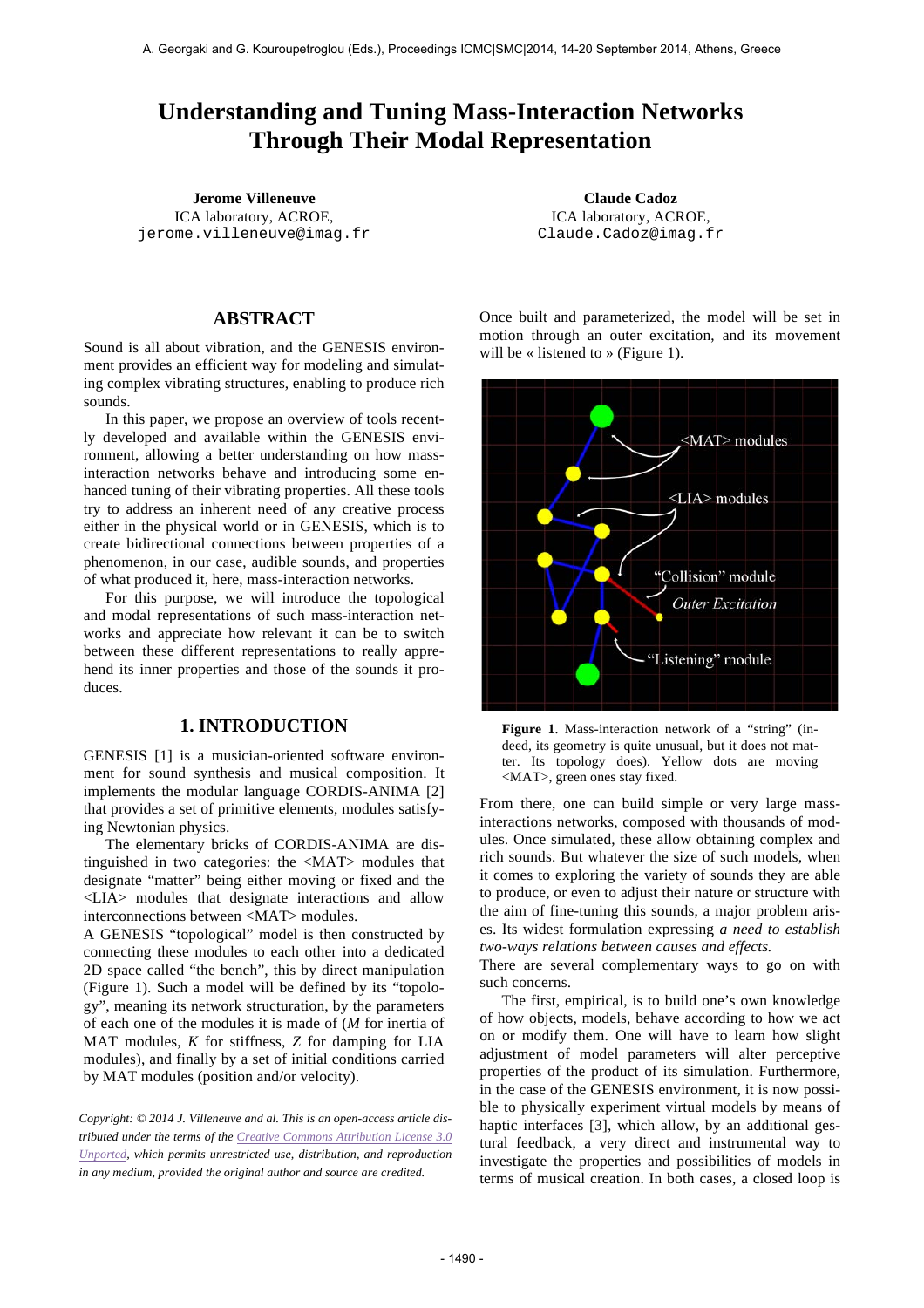set that involves a model and its simulation, the perceptive outcomes of this simulation, and the adjustment of action or modification applied on this model.

A second one is to get to have a better understanding of the model and the sound it produces by using dedicated analytic technics and tools. These can be derived and adapted from the physical world to the virtual world proposed by GENESIS, or having a more mathematical essence. In our case, we will have to understand the matter at its very smallest scale, so the properties of large objects made of this matter can be easily deducted. For that we will introduce in the following a complementary representation to the topological mass-interaction networks. Based on both representations, and by switching between them, we will present some tools now implemented in the GENESIS environment and allowing to help users in their creative process.

## **2. MODEL ANALYSIS**

Real objects, made out of real matter, and played as musical instruments are since quite recent times under the extensive survey of acoustic, fundamentally motivated in understanding how they produce sound [4]. But even if the mechanisms of some musical instruments are still nowadays freshly discovered, instrument-makers haven't waited to develop tremendous know-how in their conception and neither have the musicians to learn how to play and to take the best out of them.

Sound synthesis by the mean of mass-interaction networks modeling and simulation is one of a few methods that, before producing sounds, require to handle matter and to build complex objects out of it. A virtual matter for virtual objects, of course, but still existing in itself, answering to its own "physics" and that can be studied as it is. And it is precisely by having this objects that one can learn a lot about the sound that it might ultimately produce. This, by developing and using a dedicated "acoustic" of mass-interaction networks

The concept is there to extract, directly by studying the properties of a model, its structure and parameters, without neither simulation nor signal analysis, relevant information regarding to the sound phenomena it will allow to produce. It is basically a transposition of what the Fourier analysis is for the sound signal to the model that enables its simulation.

#### **2.1 The model modal representation**

The model modal analysis relies on a mathematical description of the "mechanical network" that is intrinsically every topological CORDIS-ANIMA model. This mechanical network must be a linear vibrating structure moving with only one degree of freedom. Then, the analysis process first aims at switching in representation from a topological model to its equivalent modal model [5]. The latter can be seen as a set of damped harmonic oscillators with unitary inertias (counting as much oscillators than the number of punctual moving <MAT> of the original topological models).

These oscillators represent the stationary vibration modes of the original topological structure. Ultimately, a proper study of the latters will allow a complete knowledge of the original model in terms of mechanical behaviour and acoustical properties.

The following development applies to free vibrating structures without any outer perturbation.

#### **2.2 From topological model to modal model**

As a network, a linear topological CORDIS-ANIMA model can be mathematically described by the combination of 3 real symmetric matrices: **M , K** and **Z** , carrying respectively inertia, stiffness and damping parameters of its constitutive modules.

Obtaining the equivalent modal model of a topological one is done by diagonalizing two real symmetric matrices **K**' et **Z**' in the same basis.

$$
Z' = M^{-1/2} Z M^{1/2} \& K' = M^{-1/2} K M^{1/2}
$$
 (1)

This is achievable only if the matrices **K**' and **Z**' commute (ie:  $K'Z' = Z'K'$ ), which is always the case if they are linearly co-dependent [6], meaning that **Z**' is proportional to **K**' :

$$
\mathbf{Z}' = a + b\mathbf{K}' \quad \text{or} \quad \mathbf{Z} = a\mathbf{M} + b\mathbf{K} \tag{2}
$$

If it answers to relation (2), the viscosity matrix is then said "proportional". The diagonalization process will allow to obtain: two diagonal matrices  $K^m$  and  $Z^m$ , respectively containing n modal stiffness  $k_i^m$  and n modal

damping  $z_i^m$ , and an additional  $\mathbf{Q}^m$  matrix such as :

$$
\mathbf{Z}^{m} = \mathbf{Q}^{m} \mathbf{Z}^{\prime} \mathbf{Q}^{m} \text{ and } \mathbf{K}^{m} = \mathbf{Q}^{m} \mathbf{K}^{\prime} \mathbf{Q}^{m}
$$
 (3)

Mathematically,  $k_i^m$  and  $z_i^m$  are the respective eigenvalues of  $\mathbf{K}'$  and  $\mathbf{Z}'$ , and the  $\mathbf{Q}^m$  matrix, representing the common basis of  $K^m$  and  $Z^m$ , contains their associated eigenvectors (directly interpretable as modal shapes of the equivalent topological model).

The n harmonic oscillators of the modal model are then directly defined by unitary inertias,  $k_i^m$  and  $z_i^m$  as parameters.



**Figure 2**. Example of what can be an equivalent Modal Model of (Figure 1) Topological Model.

### **2.3 Reading a model modal representation**

Some of the mathematical tools that are used for describing and studying vibratory and acoustical properties of physical matter are adaptable to the virtual matter handled in GENESIS. Nevertheless, CORDIS-ANIMA relies on a discrete representation of time and matter, which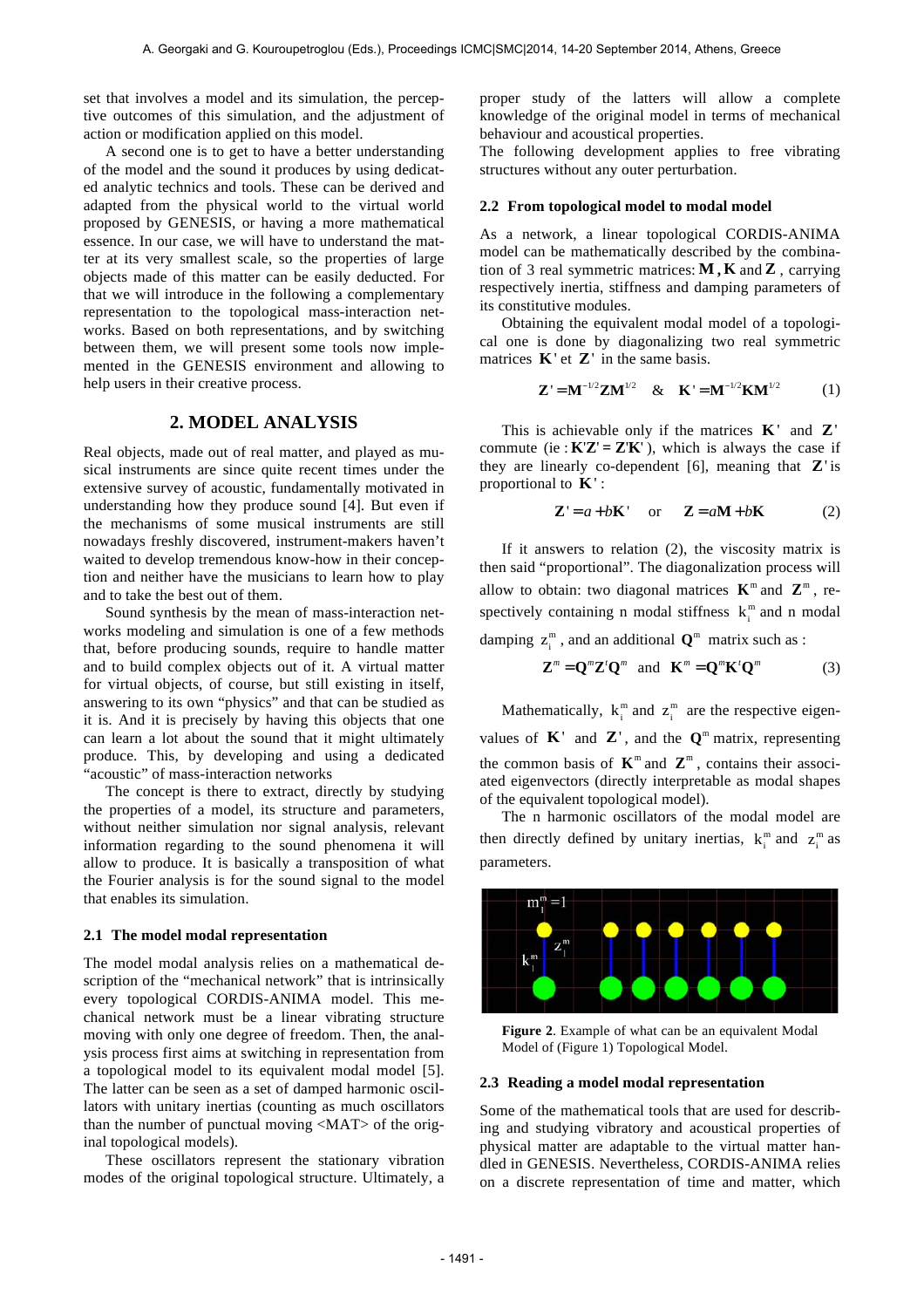implies well-quantified differences between continuous and discreet equations of movement.

Having the modal model, it is now possible to simply analyze each of its individual elementary harmonics oscillators [7]. They are defined by 3 parameters, m  $(=1)$ ,  $k_i^m$  and  $z_i^m$  in direct relation with: The vibration mode frequency:

> $f_i = F_e \cdot \arccos$  $2-\left(k_i^m+z_i^m\right)$  $2 \cdot \sqrt{1-z_i^m}$ ( \$  $\overline{\phantom{a}}$  $\overline{\phantom{a}}$ & '  $\overline{\phantom{a}}$  $(4)$

Where  $F_{\ell}$  is the sampling rate value of signals produced when simulating a GENESIS model (default value: 44100 Hz)

The vibration mode damping time:

$$
\frac{1}{\tau_i} = -\frac{F_e}{2} \cdot \ln\left(1 - z_i^m\right) \tag{5}
$$

We can also learn about relative amplitudes of the different oscillators by a proper reading of the transfer matrix  $\mathbf{O}^m$ . By choosing the topological structure moving <MAT> on which a listening module will be plugged (identified as  $\alpha$ ), and the topological model moving <MAT> that will be submitted to an impulsive excitation (identified as  $\beta$ ). Then we can estimate the relative amplitude of each vibration mode impulse response according to:

$$
\mathbf{A}_{i} = \mathbf{Q}^{\mathbf{m}}_{(\alpha,i)} \cdot \mathbf{Q}^{\mathbf{m}}_{(\beta,i)}
$$
(6)

The theory beyond complex excitations and sustained oscillations of mass-interaction networks is already greatly documented [8]. From the modal representation perspective, calculation of each independent harmonic oscillator transfer function enables a first insight of vibrating model properties under such constraint. For instance, resonant frequencies can be determined and a whole frequency response of a topological model can be displayed.

#### **2.4 Model analysis implementation**

A specific tool for model modal analysis has been developed in GENESIS [9] and has now been updated. Follows a quick tour of its latest improvements and functionalities.

The diagonalization process involved in switching from topological to modal representations is processed by using the Jacobi method [10, 11], which allows to obtain simultaneously and efficiently both eigenmodes and eigenvalues of a given matrix. This operation is quite costly but enable to compute the modal representation and acoustical properties of models counting more than 9000 moving <MAT> modules.

Regarding the proportionality constraint over the viscosity matrix (2), the modal analysis can be run even if the model is not proportional. However, we chose to

implement a simple algorithm testing this proportionality prior to the diagonalization process, which alerts the user about the relative quality of the obtained result.

One can select a model or a portion of it directly from the bench and launch the Modal Analysis function.

|                                                                               | Modal analysis table      |                     |                        |       |                         |                                |        |           |                    |
|-------------------------------------------------------------------------------|---------------------------|---------------------|------------------------|-------|-------------------------|--------------------------------|--------|-----------|--------------------|
|                                                                               | Kolon<br>×                | z                   | F(Hz)                  | Note: | Oct                     | <b>Cents</b>                   | F/FO   | T.        | Comme <sup>[</sup> |
| To mode 1                                                                     | 9.922111e-06              | 9.922111e-08        | 22.1086Hz              | ۶     | $\circ$                 | $+22$                          | 1.0000 | 457.0748s |                    |
| the mode 2                                                                    | 4.028928e-05              | 4.028928e-07        | 44.5507Hz              | F     | 1                       | $+35$                          | 2.0151 | 112.5646s |                    |
| <b>TIL mode 3</b>                                                             | 8.278342e-05              | 8.278342e-07        | 63.860SHz              | C     | $\overline{\mathbf{z}}$ | $-41$                          | 2.8885 | 54.7833s  |                    |
| Tij, mode 4                                                                   | 1.268136e-04              | 1.268136e-06        | 79.0395Hz              | D#    | $\overline{\mathbf{z}}$ | $+28$                          | 3.5751 | 35.7623s  |                    |
| In mode 5                                                                     | 1.728036e-04              | 1.728036e-06        | 92.2653Hz              | F#    | $\overline{ }$          | $-4$                           | 4.1733 | 26.24454  |                    |
| Modal shape                                                                   |                           |                     |                        |       |                         | Normalized relative amplitudes |        |           |                    |
| Mode: 24                                                                      | $\boxed{1}$               |                     |                        |       |                         |                                |        |           |                    |
|                                                                               |                           |                     |                        |       | In point:               | @4971                          | G      | Select    |                    |
|                                                                               |                           |                     |                        |       |                         |                                |        |           |                    |
|                                                                               |                           |                     |                        |       | Out point :             | @4950                          | G      | Select    |                    |
|                                                                               |                           |                     |                        |       | amplitude               | Show amplitudes                |        |           |                    |
|                                                                               |                           |                     |                        |       |                         |                                |        |           |                    |
| Rendering                                                                     |                           | View point          |                        |       |                         |                                |        |           |                    |
|                                                                               | $\blacktriangledown$ Axis | Bench view<br>Ortho | 3D view<br>Perspective |       |                         |                                |        |           |                    |
|                                                                               | $\frac{1}{2}$ In/Out      | in.<br>$x -$        | Bv.<br>Myt             |       |                         |                                |        |           |                    |
|                                                                               | ÷                         | X-amplitude         | 0.052                  |       |                         |                                |        |           |                    |
| $\sqrt{C}$ rid<br><b>V MAT</b><br><b>VLIA</b><br>Color : Cradation<br>Animate | Tooltip                   | Rotation            | 2 axis<br>÷            |       |                         |                                |        |           | equence            |

**Figure 3**. Screenshot of the whole Modal Analysis Window.

The displaying window of the result is organized in 3 distinct parts (Figure 3), which are:

• A general sheet section, gathering the whole information relative to each identified vibration mode of the structure, and by extension, to each partial that will compose a sound produced out of it. It also provides an explicit conversion from frequency to equivalent musical note, octave and cents (Figure 4).

|                    | ĸ<br>٠       | z                | F(Mz)     | Note | Oct                 | <b>Cents</b> | F/FO.  | т           |
|--------------------|--------------|------------------|-----------|------|---------------------|--------------|--------|-------------|
| <b>Titl mode 1</b> | 2.588438e-07 | 2.588438e-09     | 3.5709Hz  | $-1$ | $\ddot{\mathbf{0}}$ | ō            | 1,0000 | 17520.7873s |
| <b>Illa</b> mode 2 | 8.452504e-07 | 8.452504e-09     | 6.4528Hz  | $-$  | $\circ$             | $\circ$      | 1.8071 | 5365.4484s  |
| <b>To mode 3</b>   | 1.995103e-06 | 1.995103e-08     | 9.9138Hz  | Ε    | $-1$                | $-66$        | 2.7763 | 2273.1391s  |
| Till mode 4        | 2.307152e-06 | 2.307152e-08     | 10.6610Hz | F    | $-1$                | $-41$        | 2.9855 | 1965.6908s  |
| Till, mode 5       | 3.995598e-06 | 3.995598e-08     | 14.0297Hz | A#   | $-1$                | $-65$        | 3.9289 | 1135.0359s  |
| <b>TIL mode 6</b>  | 4.819763e-06 | 4.819763e-08     | 15.4089Hz | g.   | $-1$                | $-3$         | 4.3151 | 940.9483s   |
| the mode 7         | 6.898037e-06 | 6.898037e-08     | 18.4341Hz | D    | $\ddot{\mathbf{0}}$ | $+8$         | 5.1623 | 657.4548s   |
| Till, mode &       | 7.586688e-06 | 7.586688e-08     | 19.3324Hz | D#   | $\circ$             | $-10$        | 5.4139 | 597.7770s   |
| Tij, mode 9        | 7.940313e-06 | 7.940313e-08     | 19.7778Hz | D#   | $\circ$             | $+29$        | 5.5386 | 571.1547s   |
| to mode 10         | 9.908599e-06 | $9.908599e - 08$ | 22.0935Hz | F    | $\circ$             | $+21$        | 6,1871 | 457.6981s   |
| the mode 11        | 1.212960e-05 | 1.212960e-07     | 24.4446Hz | c    | $\circ$             | $-4$         | 6,8455 | 373.8908s   |
| To mode 12         | 1.441254e-05 | 1.441254e-07     | 26.6458Hz | CH   | $\mathbf 0$         | $+45$        | 7,4619 | 314.66675   |

**Figure 4**. Modal Analysis Table, gathering modal model information. Purple columns collect the  $k_i^m$  and  $z_i^m$ modal parameters. The green columns display their associated acoustical properties.

• A modal shapes visualization section, that allows to individually display an interactive 3D representation of each topological structure modal shapes. The latter can be animated and rendered with various static or dynamic color gradations. All this allowing for example to clearly identify nodes and antinodes of the vibrating structure, and ultimately determine where to act on a structure in accordance to modes/partials that should or should not be predominant (Figure 5).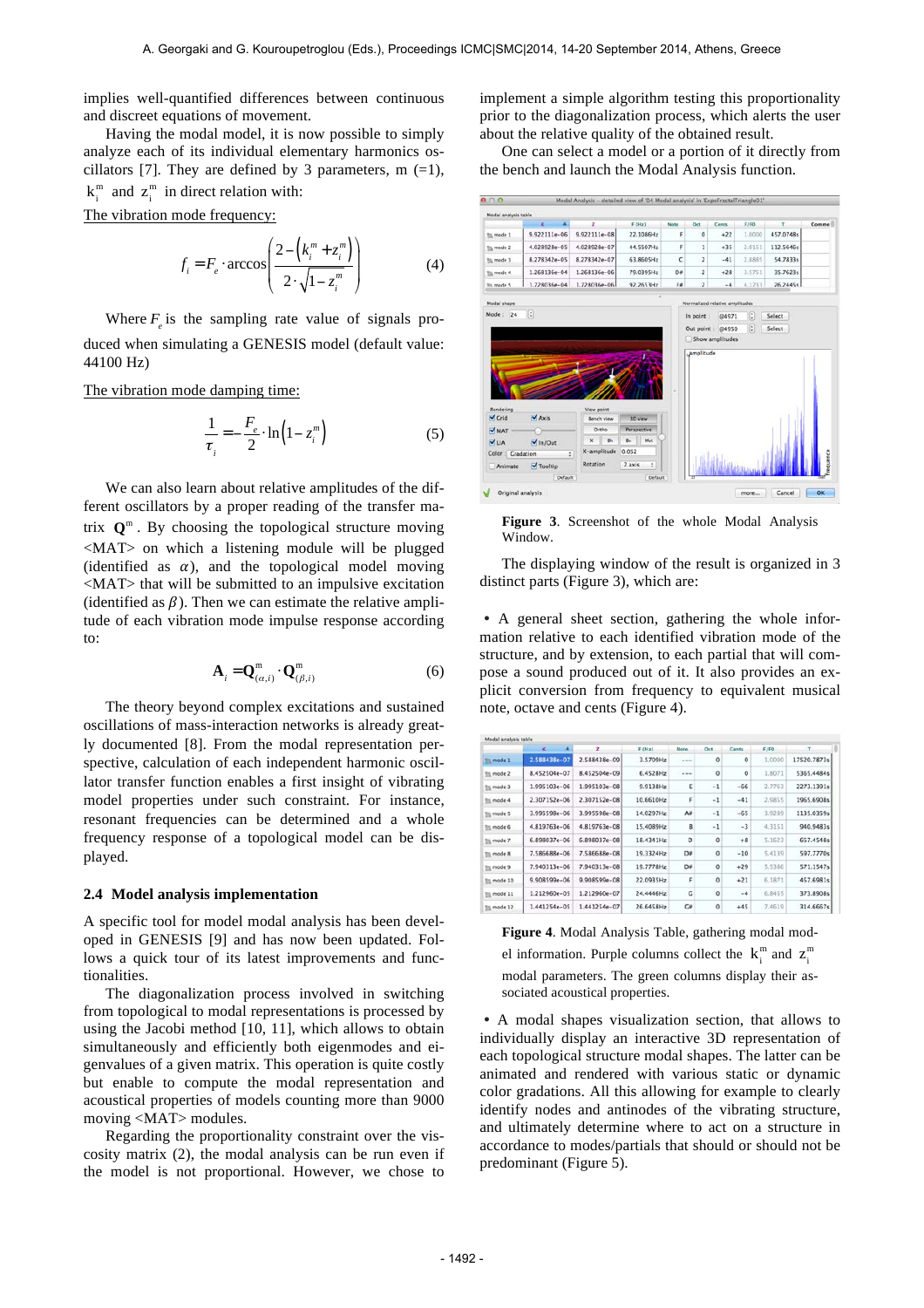

**Figure 5**. Collection of various topological models modal shapes. Left: we can identify the typical modal shapes of a circular membrane (here composed of 2148 moving elements). Middle: we represent some of the modal shapes of a "labyrinth" model (from which you can escape by looking closely at the first one). Right: various "punk smiley" model modal shapes.

• A normalized impulse response graph section, providing a global picture of the whole frequency spectrum associated with relative amplitudes of model vibration modes. This supposes that both in and out points, respectively, excitation and listening points, are selected directly on the model displayed in the modal shape visualization section (Figure 6).

![](_page_3_Figure_4.jpeg)

**Figure 6**. 3 impulse responses of a "string" model, composed of 40 moving <MAT> modules, excited and listened in different points. (a) Input: module 1, Output: module 40. (b) Input: module 4, Output : module 40. (c) Input: module 20, Output : module 20.

## **3. MODEL TUNING**

Having a mass-interaction network and looking to have a better understanding of it is one thing. Trying to tune it, or in the most extreme case, having a "sound" in mind and trying to reproduce it by the mean of massinteraction networks suggest an other level of considerations. With the idea to provide tools to help the users, and to keep close to the illustrative concepts of the model modal analysis, we have tried to explore the way back from a modal model to its topological equivalent.

First thing first, lets assume that one has built a topological model. How can they tune the latter by modifying properties of its modal equivalent?

#### **3.1 From modal back to topological**

In the very limited case of a topological model of which the modal equivalent carry a single harmonic oscillator, we can easily reverse the linear equations (3) and (4) and then tune this oscillator by recovering a proper set of stiffness and viscosity parameters with frequency and damping time as inputs.

Considering a modal model with more than one harmonic oscillator, it wouldn't be possible to tune each one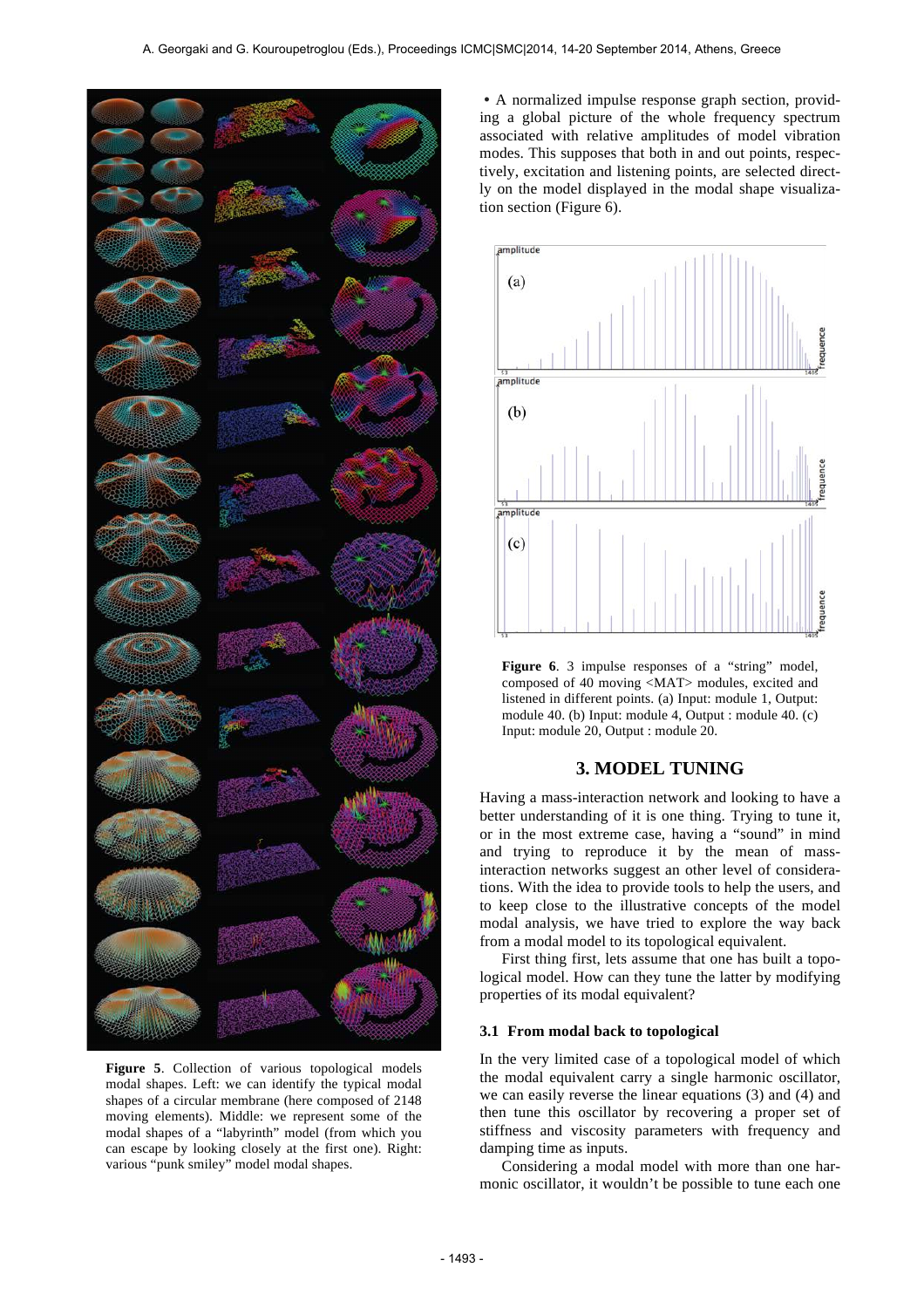of them independently because of  $K^m$  and  $Z^m$  that must be preserved for the relation (3) to stay true (necessary condition to get back from a modal representation to the original topological representation). Nevertheless it is possible to apply a single multiplicative coefficient to each of these matrices. This authorizes to set one vibration mode frequency and damping time. Of course all the other structure vibration modes will be proportionally tuned. This function exists in GENESIS and is built directly into the modal analysis window. Hence, from the general sheet section, one can simply edit the acoustical properties (frequency, or related musical note) of one vibration mode of the modal representation and tune the topological model.

Relative amplitudes of modes depend on the model properties and for the most part on how/where it is excited and listened. There is no trivial function enabling to tune a model in a way that the sound it produces has a precise amplitude distribution among its partials. For that, one will rely on the modal shapes visualization and on the impulsion response graph of the Modal Analysis window, which might help in finding the best set of input(s)/output(s).

It is not possible to have an extensive control over the physical parameters of a model, according to acoustical properties, without altering the equivalence/bridge standing between its modal and topological representations. But by breaking this relation that allows to keep *causes* and *effects* close together, advanced tuning possibilities can be foreseen.

#### **3.2 From modal back to …?**

Indeed, at a certain point, one could seek to obtain a GENESIS model given nothing else that the description of a sound they want it to produce.

A simple solution to that concern would be to recompose complex sounds by reproducing what's done in additive sound synthesis or modal synthesis [12], which as already been specifically studied for CORDIS-ANIMA applications in [5]: Knowing the modal characterization of a sound phenomenon, we could compose it by synthesizing as many sinusoidal signals as necessary, this by replicating a relevant amount of independents harmonic oscillators. The main issue of this approach is that one will have to artificially selectively distribute energy among the independent oscillators and selectively "listen" to each one of them. Thus, it prevents to obtain a topological representation of the proposed modal model and might considerably limit users in theirs exploration process.

In [13], the authors already explore ways to tune a specific model under frequency constraints. Nevertheless a more general approach, aiming at obtaining a topological mass-interaction network out of multiple acoustical descriptors of sounds, is addressed in [14] and is referred as an "inverse problem". Follows the outcomes of preliminary investigations in simplified cases and their effective implementation in the GENESIS environment.

### **3.3 An inverse problem**

A model of n moving <MAT> has an equivalent modal model of n independent oscillators and thus n eigenmodes. If we now consider the description of a sound composed of n partials, setting a modal model of n moving <MAT> as an input, then a generative topological model must have at least n moving <MAT>, and we can suppose it is enough to define it. Among the multiple solutions that this problem can have, it is necessary to arbitrary choose an alleged generative mass-interaction network. The simplest topological model of n moving <MAT> is the linear "chain", a "string" fixed at its extremities (such as in Figure 7), at one extremity or none.

![](_page_4_Figure_10.jpeg)

**Figure 7**. CORDIS-ANIMA linear chain model.

The reduced inverse problem is then to define, given 3 vectors of n frequencies, amplitudes and damping times, a generative mass-interaction string of n moving <MAT> connected by visco-elastic interactions. Different approaches have been followed to resolve it, all basically trying to recover the descripting matrices of the topological (**M**, **K**, **Z**) model given diagonal matrices of the tuned modal model ( $\mathbf{K}^m$  and  $\mathbf{Z}^m$ ):

The first one, a numerical resolution, relies on an adapted optimization procedure. It partially addresses the reduced problem by tuning only the stiffness parameters of the generative model, allowing an individual control of each structure vibration mode frequencies (in this case, the moving <MAS> modules are set with unitary inertias).

The second is algebraic and allows to control frequencies as well as relative amplitudes of each vibration mode of the generative structure. Hence, the stiffness and inertia parameters of the latter are tuned. Unlike the numerical approach, this one is case specific and only allows to generate "string" models.

In this case the relative amplitudes are set by direct manipulation of the modal shapes matrix **Q**<sup>m</sup> .

Further details about the previous can be found in [14]

A third approach has been dedicated to enable a specific control over vibration modes damping time. We previously discussed the term of "proportional viscosity matrix" and expressed it with relation (2). Going from a modal representation to a topological one implies to stick close with this rule. Hence, having the inertia and stiffness parameters of a topological model already tuned regarding frequencies and relative amplitudes of its vibration modes, gives a pretty restricted control over the relation (2). Indeed, only two multiplicative values, *a* and *b*, can be edited, meaning that only two vibration modes damping time can be adjusted (the other ones will be proportionally balanced).

Actually, these two values are physically coherent and are a proper metaphor of external and internal viscosities of a mechanical object. *a*, applied to the inertias matrix, can be liken to an external viscosity and represent the dissipative effect of viscous environment in which a model is immersed. *b*, applied to the stiffness matrix,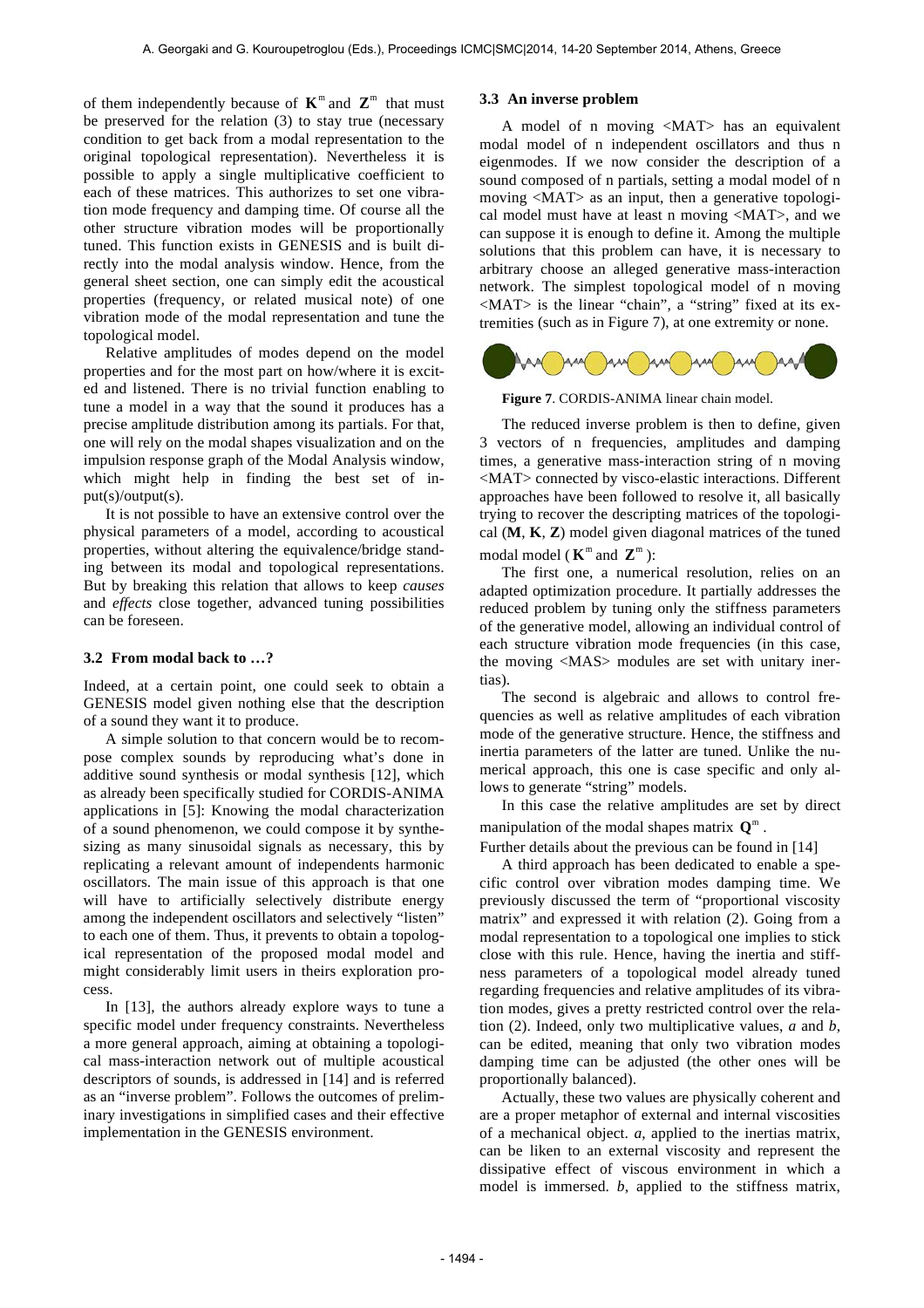could represent an internal viscosity and stand for the dissipative effect inherent to the model internal physical matter. Thus, by renaming respectively *a* and *b* to  $z^{\text{int}}$  and  $z^{\text{ext}}$  in (2) we have a direct expression of the topological model viscosity matrix:

$$
\mathbf{Z} = z^{\text{ext}} \mathbf{M} + z^{\text{int}} \mathbf{K}
$$
 (7)

Setting the damping-time of the  $i^{th}$  and  $j^{th}$  modes, with  $i < j$ , implies:

$$
\tau_{i} \geq \tau_{j} \tag{8}
$$

The internal and external viscosities constants are then defined by:

$$
z^{\text{int}} = \frac{\exp\left(-\frac{2}{\tau_{i}F_{e}}\right) - \exp\left(-\frac{2}{\tau_{j}F_{e}}\right)}{\mathbf{K}_{(j,j)}^{\text{m}} - \mathbf{K}_{(i,i)}^{\text{m}}} \tag{9}
$$

$$
z^{\text{ext}} = \frac{\mathbf{K}_{(j,j)}^{\text{m}} \left(1 - \exp\left(-\frac{2}{\tau_{i} F_{e}}\right)\right) - \mathbf{K}_{(i,i)}^{\text{m}} \left(1 - \exp\left(-\frac{2}{\tau_{j} F_{e}}\right)\right)}{\mathbf{K}_{(j,j)}^{\text{m}} - \mathbf{K}_{(i,i)}^{\text{m}}} \tag{10}
$$

It is interesting to point out that the relation (8) guaranties positive internal viscosity values. On another hand, external viscosities might take negative values, which metaphorically would imply that the model environment provides energy instead of absorbing it.

Also, viscosities do have an influence on the vibration mode frequencies, but, they are quite insignificant, and of course this influence has to be evaluated regarding perceptual matters.

This approach works on every linear mass-interaction network, whatever its topology and complexity.

It doesn't seem possible to go further in controlling the damping-time of a modal model vibration modes without breaking the proportionality, altering the topology of the resulting model, or by staying physically coherent and thus being easy to handle by any user.

#### **3.4 Model tuning implementation**

#### *3.4.1 PNSL Scripts*

The different approaches previously proposed have been implemented thanks to an additional tool included within GENESIS: The *Physics Networks Scripting Language*  (PNSL) [1]. This language has been developed to address mass-interaction networks modeling specific needs. For instance, by putting down some lines of script, it allows to create modules, to inter-connect them, to compute and set them with precise parameters, to automate repetitive tasks regarding topological or bench positions matters, to alter selected models, and so on. All this is fully integrated so one can edit and execute scripts directly into the GENESIS environment (Figure 8), and provides another modeling process, complementary to the bench direct manipulation of modules.

![](_page_5_Picture_15.jpeg)

for {set j 1} {\$j<\$hauteurAdapt} {set j [expr \$j+2]} {

if {[getelem StableauMaitre \$i \$j] ==-1} {

**Figure 8**. Screenshot of GENESIS PNSL Script Editor.

One of the central considerations in building this tool and its syntax was to make it intelligible and easy to use, even for users non-acquainted with programming languages. Nevertheless, it is built over *Tool Command Language* (TCL) scripting language and therefore includes a lot of advanced libraries [15].

#### *3.4.2 Inverse problems scripts*

The numerical approach allows to efficiently obtain generative models defined by up to 20 frequencies. The time of resolution increases dramatically with the number of frequencies to deal with (in the case of 20 tuned vibration modes, the calculation might take about one hour). Its main advantage is that it doesn't depend on the kind of topology you may expect for the output model. It is also convenient to have all inertias set to 1 when bringing the generative model back to a common utilization in using GENESIS.

In its latest version, the algebraic approach is suitable for fixed, half-fixed or free linear chains. Any other topology for the output model would need to have its dedicated algorithm. However, with this approach we managed to obtain generative models defined by up to 50 frequencies and relative amplitudes. The global quality of this resolution, as well as the coherence of the resulting model, relies on the relative proximity of the wanted frequencies. For instance setting the modal model with very close frequencies (of about 1Hz) might introduce numerical imprecisions during the algorithm calculation and lead to partially tuned generative models.

Both of the previous methods can be executed in GENESIS and produce a topological network right on the bench.

The damping-time tuning method needs the user to select a model directly on the bench. Running the script will then only tune its viscosity parameters.

With PNSL, a lot of new functions can be developed, easily used, and of course modified and enhanced, allowing easing prospective works in mass-interaction networks modeling. Inverse problem resolution scripts were the first ones to fully take advantage of this tool, and will